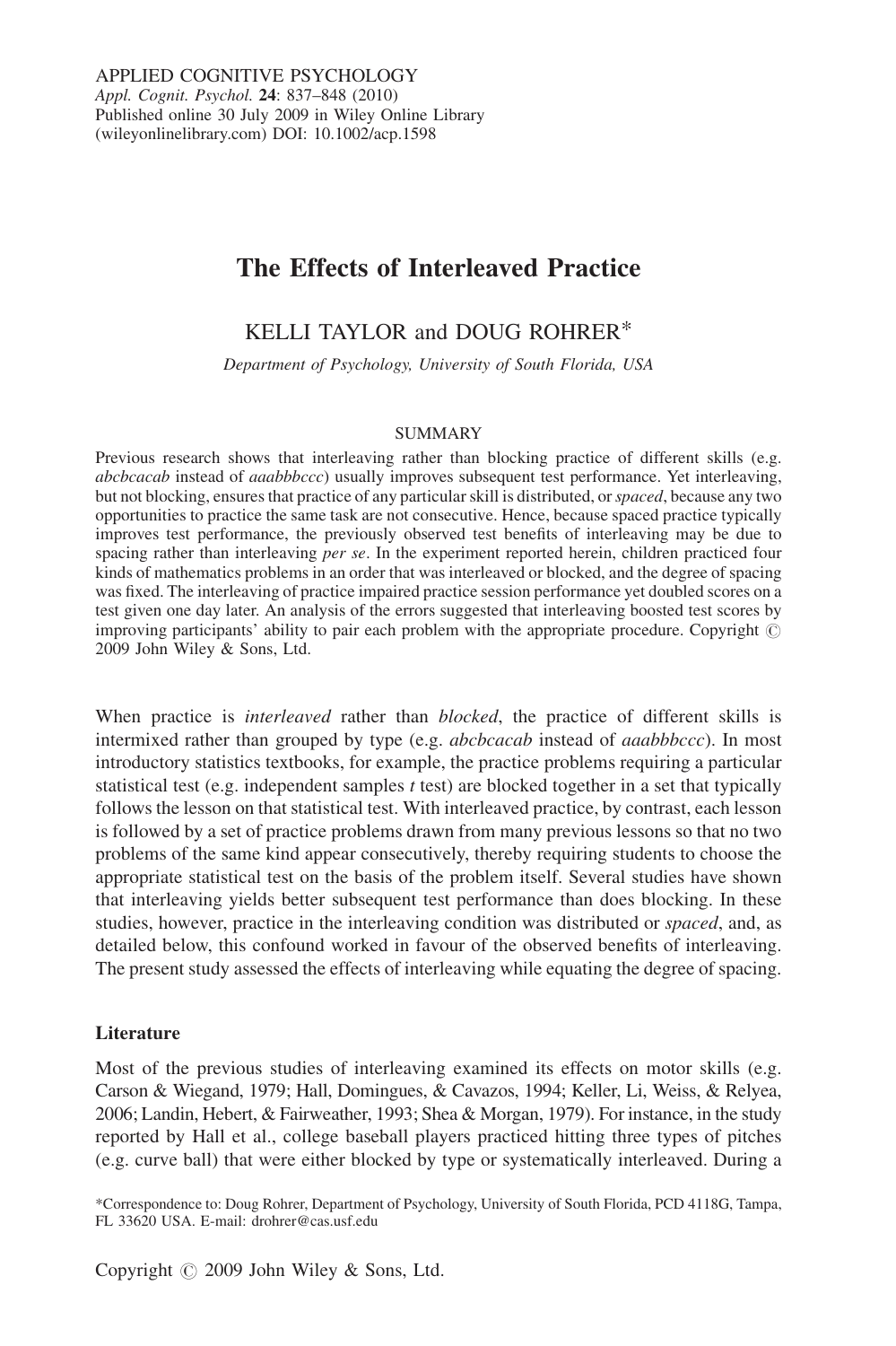subsequent test in which the three types of pitches were interleaved (as in an actual game), hitting performance was greater if practice had been interleaved rather than blocked. A similar benefit was observed in a study of basketball shooting by Landin et al. (1993).

Fewer studies have examined how interleaving affects the learning of cognitive skills, but these studies have nevertheless consistently demonstrated that the interleaving of practice boosts subsequent test performance. For example, in a study reported by Kornell and Bjork (2008), participants saw numerous paintings by each of a dozen artists during the learning phase, with each painting appearing with the artist's name. The order in which the paintings appeared was manipulated so that paintings were either blocked by artist or interleaved across artists. On a subsequent test in which participants saw *novel* paintings by these same artists, participants were better able to identify the artist of each painting if the learning order had been interleaved rather than blocked.

In an interleaving study by Rohrer and Taylor (2007), college students learned how to find the volume of four obscure solids by completing eight practice problems for each of the four solids, and the practice problems were either blocked by type or interleaved. One week after the final practice problem, participants returned for a test consisting of novel problems. Interleaving of practice tripled test scores (63% vs. 20%), Cohen's  $d = 1.34$ . (However, interleaving sharply impaired accuracy during practice, 60% vs. 89%, Cohen's  $d = 1.06$ , and this finding, which others have reported as well, is revisited in the Discussion.)

Most recently, Le Blanc and Simon (2008) assessed the effects of interleaving different kinds of mathematics practice problems on both test performance and participants' ability to estimate their test performance. Participants learned to find the volume of four solids the same as those used in Rohrer and Taylor (2007)—and, once again, interleaving of practice dramatically boosted scores on a test given one week after practice. Furthermore, interleaving of practice improved participants' self-reported estimates of their test scores, regardless of whether this judgment of learning (JOL) was made immediately after practice or immediately after the test.

### A confound

Although previous studies have revealed a consistently large test benefit of interleaving, the design of these studies clouds the interpretation of what exactly is producing this benefit. This is illustrated by the following procedure from a prototypical interleaving study in which every participant practices four different kinds of skills  $(a, b, c \text{ and } d)$  an equal number of times but in a different order:

Interleaved : abcd badc dcba cdab Blocked : aaaa bbbb cccc dddd

Thus, interleaved practice ensures that the amount of practice devoted to a particular skill is spaced or distributed across multiple episodes (and separated by intervening tasks), whereas blocked practice guarantees that practice of any particular skill is concentrated or *massed* into an uninterrupted period of time. Consequently, the previously observed benefits of interleaving might reflect, partly or entirely, the contribution of spacing. This confound is problematic because spacing usually boosts subsequent test performance indeed, this *spacing effect* is one of the most robust effects in the area of learning (for reviews, see, for example, Cepeda, Pashler, Vul, Wixted, & Rohrer, 2006; Dempster, 1987; Bjork, 1994; Donovan & Radosevich, 1999; Rohrer, 2009; for experimental papers, see, for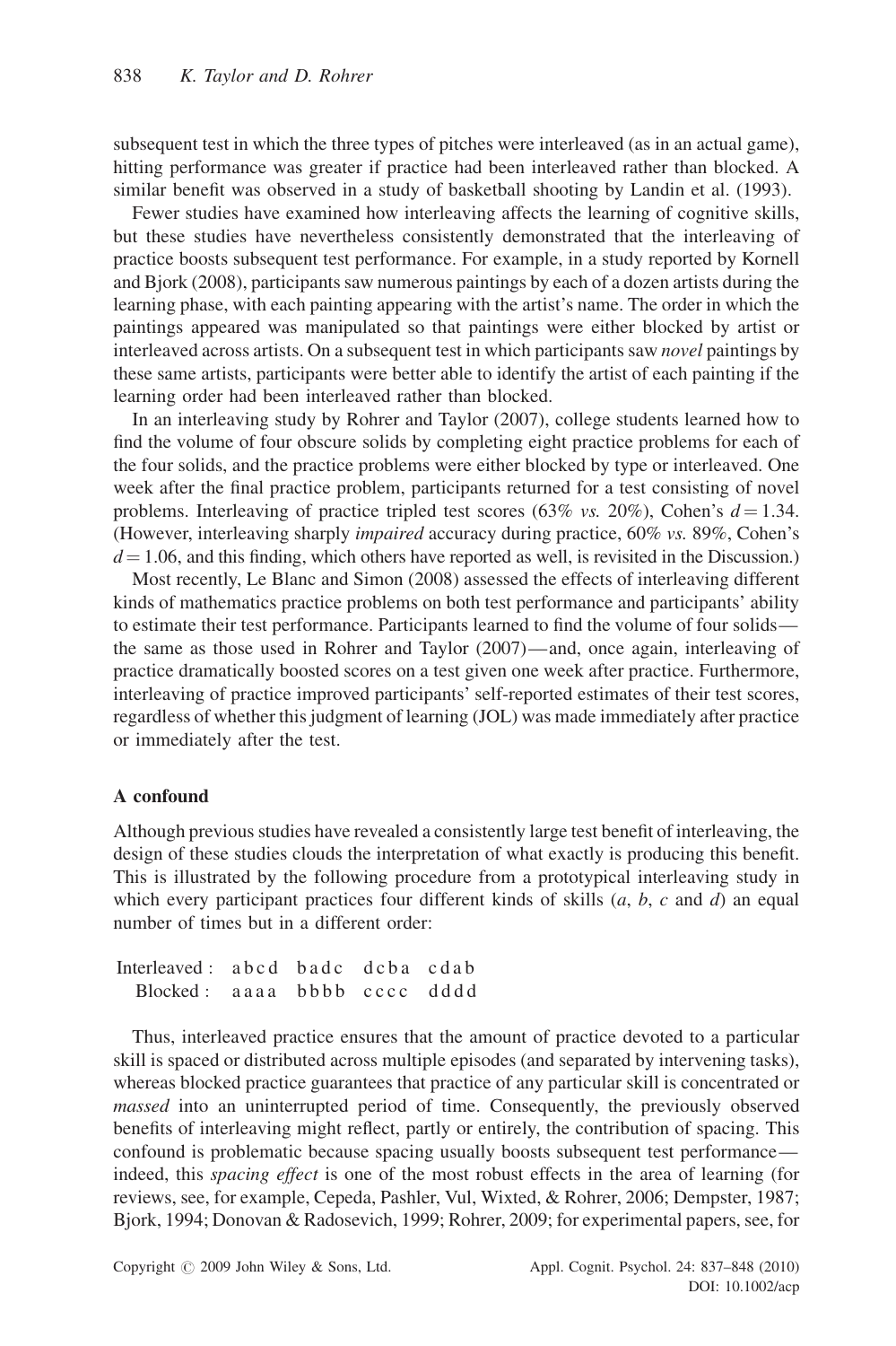example, Bahrick, H. P., Bahrick, L. E., Bahrick, A. S., & Bahrick, P. E., 1993; Bloom & Shuell, 1981; Cepeda, Vul, Rohrer, Wixted, & Pashler, 2008; Cook, 1934; Kornell & Bjork, 2008; Lee & Genovese, 1988; Mumford et al., 1994; Pyc & Rawson, 2007; Rea & Modigliani, 1985; Rohrer & Taylor, 2006; Seabrook, Brown, & Solity, 2005).

We are not, however, suggesting that previous interleaving studies are flawed because these studies conflated the effects of interleaving and spacing. (In fact, as summarized above, one of these studies is ours.) Rather, we assert that previous interleaving studies are informative, because, in real-world scenarios, interleaved practice is usually spaced while blocked practice is usually massed. Thus, the results of previous interleaving studies provide a measure of the benefits that can be realized if blocked, massed practice is replaced by interleaved, spaced practice. We also should emphasize that the authors of most if not all of the previous interleaving studies fully realized that their studies conflated interleaving and spacing; in some cases, in fact, the interleaving manipulation is explicitly described as one that combines interleaving and spacing (e.g. Kornell & Bjork, 2008).

Nevertheless, it is important to measure the effects of interleaving while holding fixed the degree of spacing in order to assess the independent effects of interleaving and better understand exactly how interleaving affects learning. Yet, whereas hundreds of studies have assessed the spacing effect, the effects of interleaving *per se* have not, to our knowledge, been previously assessed. Therefore, we designed the present study to isolate the effect of interleaving by equating the degree of spacing in the interleaved and blocked practice conditions.

## **METHOD**

### Participants

Two sessions were completed by 24 children (12 boys and 12 girls) who were 10 or 11 years of age  $(M = 10.5, SD = 0.51)$ . Each was a fourth grade student at an elementary school in St. Petersburg, Florida. An additional two students completed the first session but failed to return for the second session (because they were absent from school), and their data were excluded from all analyses.

## Task

Participants were taught to solve four kinds of mathematics problems, each of which concerned one of the following four parts of a prism: face, corner, edge or angle (which is defined as the interior angle of a face), as shown in Figure 1. In each problem, participants were given the number of base sides  $(b)$ , the number of sides of the prism base, and were required to find the total number of faces, corners, edges, or angles by using one of the formulas shown in Figure 1. The value of  $b$  ranged between 3 and 30, and no particular  $b$ value was paired with the same prism part more than once during the entire study, which is to say that no problem appeared more than once. Participants were taught a two-step solution, as detailed below in the Procedure section.

#### Procedure

Participants attended a *practice session* and a *test session* one day later. Each participant was randomly assigned to either the interleaved or blocked group prior to the practice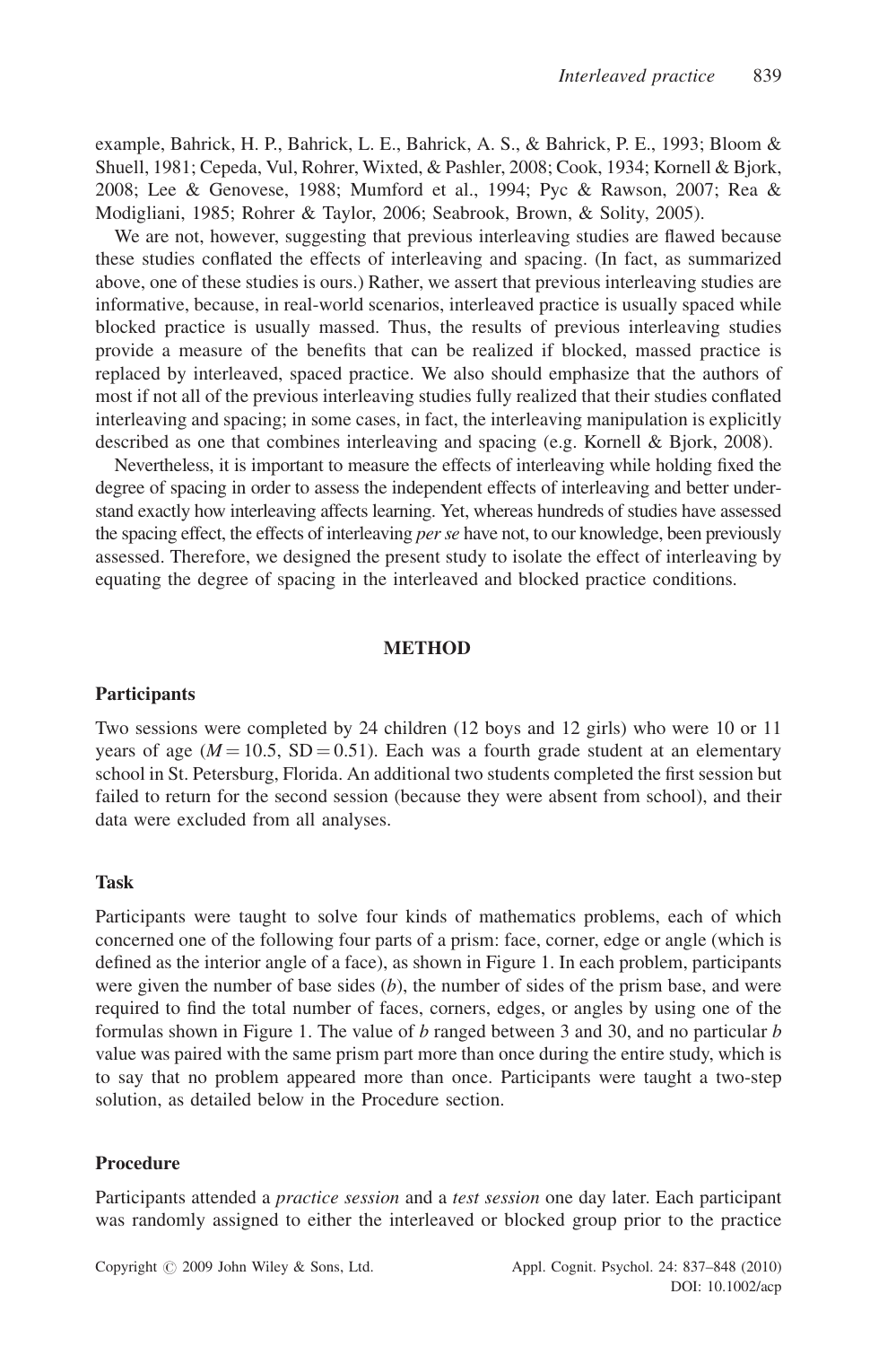

Figure 1. Formulas and tutorial pictures. The illustrations above were presented only during the tutorial. For problems seen during the test or the full-problem phase within the practice session, participants were given the number of base sides  $(b)$  and required to determine the number of faces, edges, corners, or angles (the latter was defined to include every interior angle of every face). See text for details

session. Each group saw the same tutorials, examples, practice problems, and test problems, although the order of the examples and practice problems depended on whether practice was interleaved or blocked, as detailed below.

During the practice session, participants observed a computer-generated visual presentation and wrote their responses in individual booklets. Participants first completed a pre-test consisting of one of each of the four kinds of problems (i.e. face, corner, edge and angle). Although participants were not required to show their solution on the pre-test, none provided a single correct answer. The pre-test was followed immediately by a tutorial that included illustrations and definitions of a prism and the parts of a prism relevant to the task: base sides, faces, edges, corners and angles (Figure 1). The remainder of the practice session consisted of two phases.

#### Partial-problem phase

Because pilot studies with fifth grade students from another school revealed that most of the students were overwhelmed when the initial practice problems required the entire solution, we designed the present study so that the first eight practice problems of each kind (P1–P8, where P connotes Partial) required only the first step of the solution. Specifically,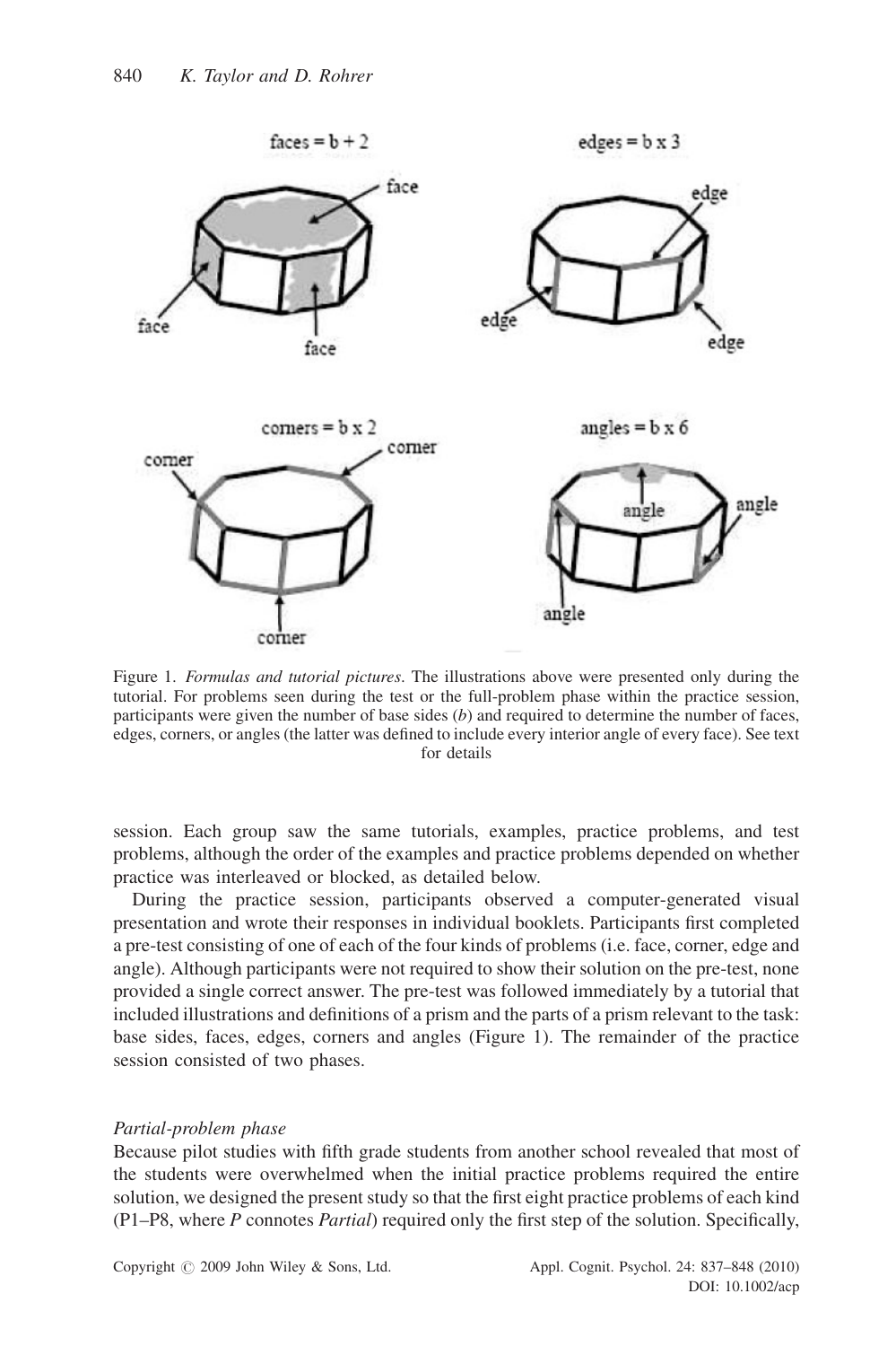the term for one of the four prism features (e.g. faces) appeared onscreen (5 seconds), which prompted participants to write the appropriate expression  $(b+2)$  in their booklet. Immediately afterward, the correct formula (faces  $= b + 2$ ) appeared onscreen (5 seconds), and participants were required to mark their answer as correct or incorrect to ensure that they were aware of their errors. In addition to the four types of problems  $(a, b, c \text{ and } d)$ , participants saw one solved example (7 seconds) of each type  $(A, B, C \text{ and } D)$ , and they completed 30-s filler tasks  $(f)$  that were comprised of brief puzzles unrelated to geometry or algebraic substitution.

The problems, examples, and filler tasks during the partial-problem phase were ordered as follows:

Interleaved : ABCD abcd cadb dcba bdac bdac dcba cadb abcd ffffffffffffffffffffffffffff Blocked : Aafafafafafafafa Bbfbfbfbfbfbfbfb Ccfcfcfcfcfcfcfc Ddfdfdfdfdfdfdfd

Thus, with interleaved practice, participants viewed all four examples before the first practice problem, and the ensuing 32 problems (8 problems of each kind) were intermixed so that three constraints were satisfied. First, each set of four consecutive problems (e.g. 1– 4, 5–8, etc.) included one problem of each kind. Second, any two problems of the same kind (e.g. 'edge problems') were separated by at least one problem of another kind. Third, each problem and the next occurrence of the same kind of problem were separated by an average of exactly three intervening problems. For example, the eight 'corner problems' (represented by  $c$  above) were separated by 1, 4, 5, 3, 1, 2 and 5 intervening problems, respectively, for an average of 3 intervening problems, which, at 10 seconds per problem, translates to an average spacing gap of 30 seconds. Immediately after completing these problems, the interleaved group completed every filler task. With blocked practice, all eight problems of each kind (e.g. the 'edge problems') appeared immediately after the corresponding example. For instance, the 'edge example' was followed immediately by all eight 'edge problems'. However, no two problems appeared in immediate succession, as a 30-s filler task preceded all but the first problem of each kind, thereby ensuring that a taskfilled spacing gap between each problem and the next problem of the same kind was 30 seconds in duration, which equalled the average spacing gap provided by interleaved practice.

# Full-problem phase

In the final phase of the practice session, problems required participants to perform both steps of the solution: (1) recall and write the appropriate formula, and (2) substitute the appropriate value for  $b$ . For example, the question  $A$  prism with 17 base sides has how many edges'? would require participants to write ' $b \times 3$ ' and then '17  $\times 3$ '. They were not, however, asked to simplify the latter expression by performing the necessary addition or multiplication (e.g.  $17 \times 3 = 51$ ), because arithmetic was a skill they had learned prior to the study. Each problem appeared on its own page within the booklet, and a visual cue and auditory tone from the computer prompted participants to turn the page and attempt to write both steps of the solution within 15 seconds. Immediately afterward, both steps of the solution appeared onscreen (10 seconds), prompting participants to check both steps of their solutions and mark each step as correct or incorrect. In addition to the four types of problems  $(a, b, c \text{ and } d)$ , participants saw one solved example (25 seconds) of each type  $(A, b, c \text{ and } d)$ , B, C and D) and completed 75-s filler tasks  $(f)$  like those in the first phase.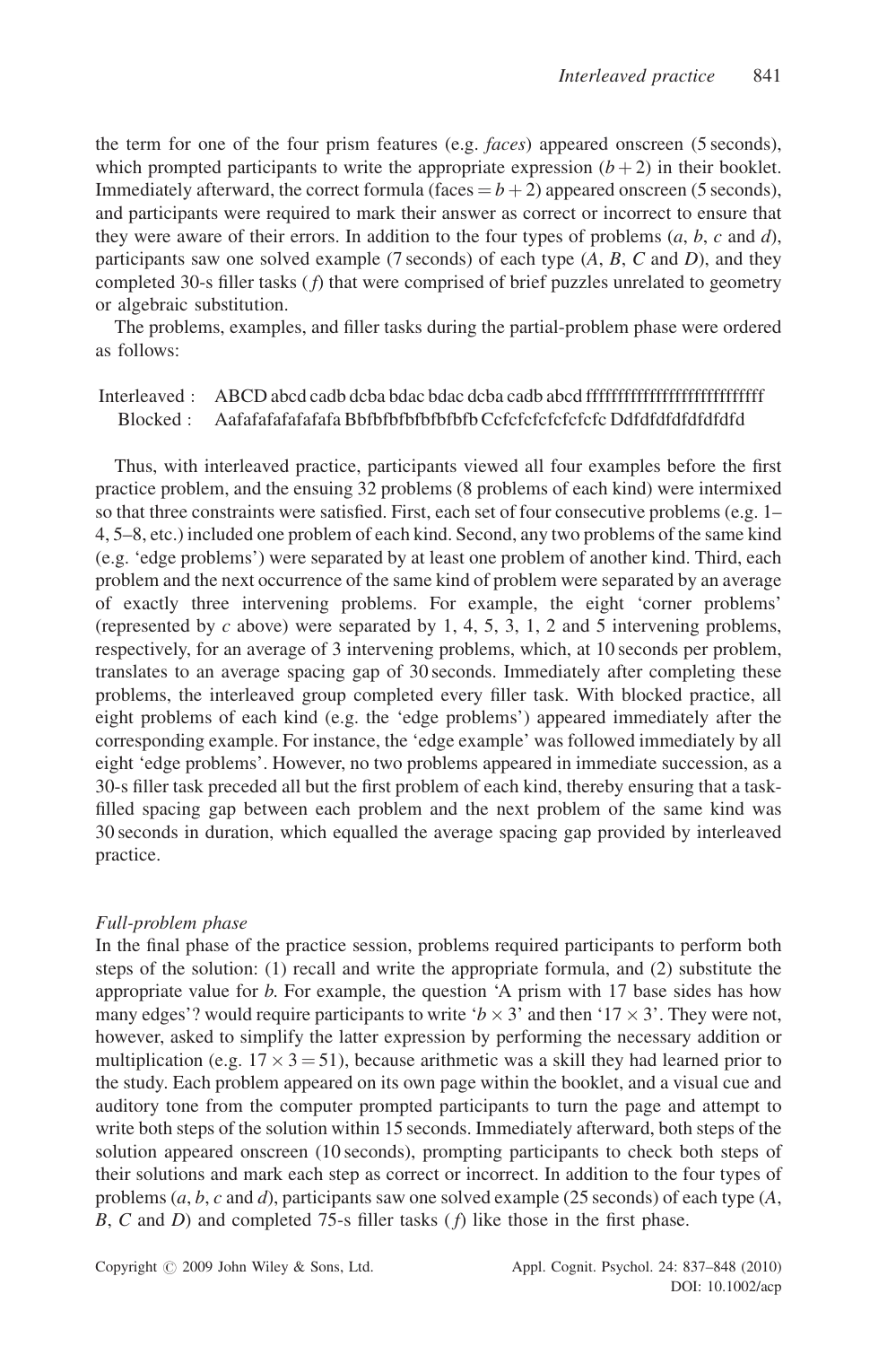The problems, examples, and filler tasks in the full-problem phase were ordered as follows:

| Interleaved : | ABCD abcd bdac abcd ffffffff |
|---------------|------------------------------|
| Blocked:      | Aafafa Bhfhfh Cefefe Ddfdfd  |

Thus, interleaved practice began with all four examples, and the order of the 12 practice problems (3 of each kind) was subject to the same constraints governing the partialproblem phase. First, each set of four problems (i.e. 1–4, 5–8, etc.) included one problem of each kind. Second, no two problems of the same kind appeared consecutively. Third, each problem and the next occurring problem of the same kind were separated by an average of exactly three intervening problems, which translates to an average spacing gap of 75 seconds. The interleaved group then completed every filler task. The blocked practice group encountered every practice problem of each particular kind (e.g. all three 'edge problems') immediately after they saw the corresponding example. However, each pair of consecutive problems of the same kind (e.g. two 'edge problems') were separated by a 75-s filler task, so that the duration of the spacing gap between two consecutive problems of the same kind equalled that provided by interleaving.

## Tests

One day after the practice session, participants returned for two paper-and-pencil tests. None of the problems from the practice session appeared on either test, and feedback was not provided. Test 1 (2 minutes) included four problems—one of each kind (i.e. face, corner, edge and angle)—and each required the full solution (i.e. write the appropriate formula and substitute for b). The immediately following Test 2 (2 minutes) also consisted of four problems, one of each kind, but, unlike Test 1, all four formulas (e.g. faces  $= b + 2$ ) were provided at the top of the page so that participants did not need to recall which expression (e.g.  $b+2$ ) corresponded to each prism feature (e.g. face).

### **RESULTS**

# Practice problems

Figure 2A shows the mean accuracy for the eight problems of each kind in the partialproblem phase (P1–P8) and the three problems of each kind in the full-problem phase (F1– F3). Across all problems in the partial-problem phase, mean accuracy was far worse when practice problems were interleaved rather than blocked (68% vs. 99%),  $t(22) = 4.94$ ,  $p < .01$ , Cohen's  $d = 2.02$ . Likewise, interleaving impaired accuracy during the fullproblem phase (79% vs. 98%),  $t(22) = 2.94$ ,  $p < .05$ , Cohen's  $d = 1.20$ . Even for the final practice problem of each kind (F3), on which the interleaved group achieved their best score in the entire study, the interleaved practice group performed reliably worse than the blocked practice group (81% vs.100%),  $t(22) = 2.46$ ,  $p < .05$ , Cohen's  $d = 1.01$ . In summary, practice performance was sharply *impaired* by interleaving.

# **Tests**

Mean accuracy on Test 1, which required participants to pair each kind of problem with the appropriate solution (as in the practice session), was more than doubled by the interleaving of practice (77% vs. 38%),  $t(22) = 2.96$ ,  $p < .01$ , Cohen's  $d = 1.21$ . Thus, as shown in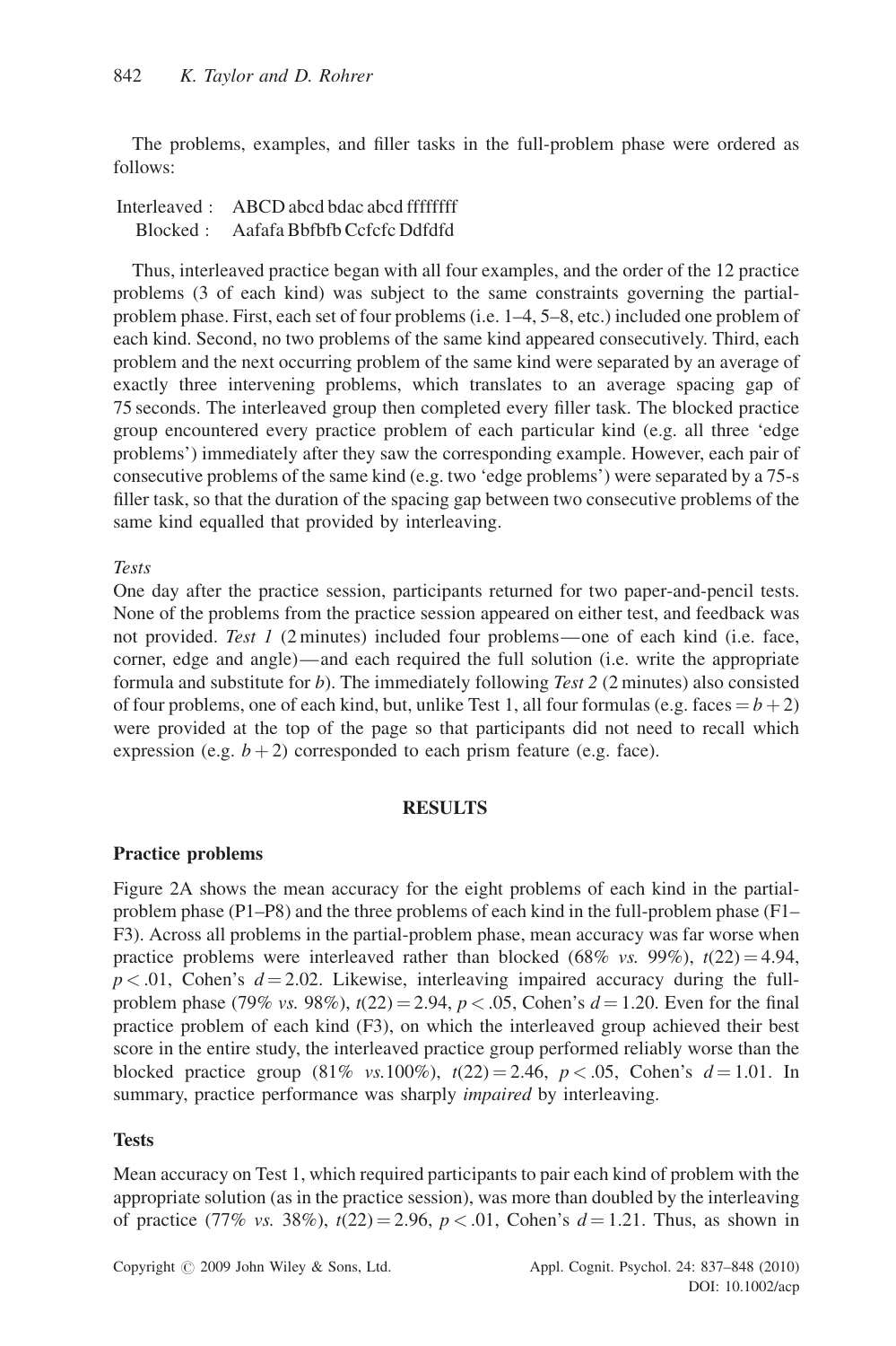

Figure 2. Results. (A) Percentage correct for Practice Problems and Test 1. Data averaged across the four kinds of problems. The partial-problem phase (P1–P8) required only the first step of the solution, whereas the full-problem phase (F1–F3) required both steps. Error bars equal plus or minus one standard error. (B) Test errors. Data points represent the percentage of Test 1 problems that led to either a discrimination or fabrication error (see text for more detail). Error bars equal plus or minus one standard error

Figure 2A, interleaving of practice impaired practice performance yet improved Test 1 performance. This interaction between strategy (interleaving vs. blocked) and session (practice vs. Test 1), where practice performance is measured by the full-problem phase (F1–F3), was shown by a two-way analysis of variance to be significant,  $F(1, 22) = 29.33$ ,  $p < .001$ ,  $\eta_p^2 = .57$ . Less importantly, and not surprisingly, this analysis of variance also revealed a main effect of session, with practice session accuracy exceeding Test 1 accuracy, presumably because instruction and feedback were provided during the practice session but not during the test session,  $F(1, 22) = 33.67, p < .001, \eta_{\rm p}^2 = .60$ .

Whereas interleaved practice improved performance on Test 1, which required participants to both choose the appropriate formula and perform the procedure (steps 1 and 2), interleaving provided a small, unreliable benefit on Test 2, which required participants to only *perform* the procedure (100% vs. 90%),  $t(22) = 1.19$ . Admittedly, though, this null finding might have reflected a ceiling effect.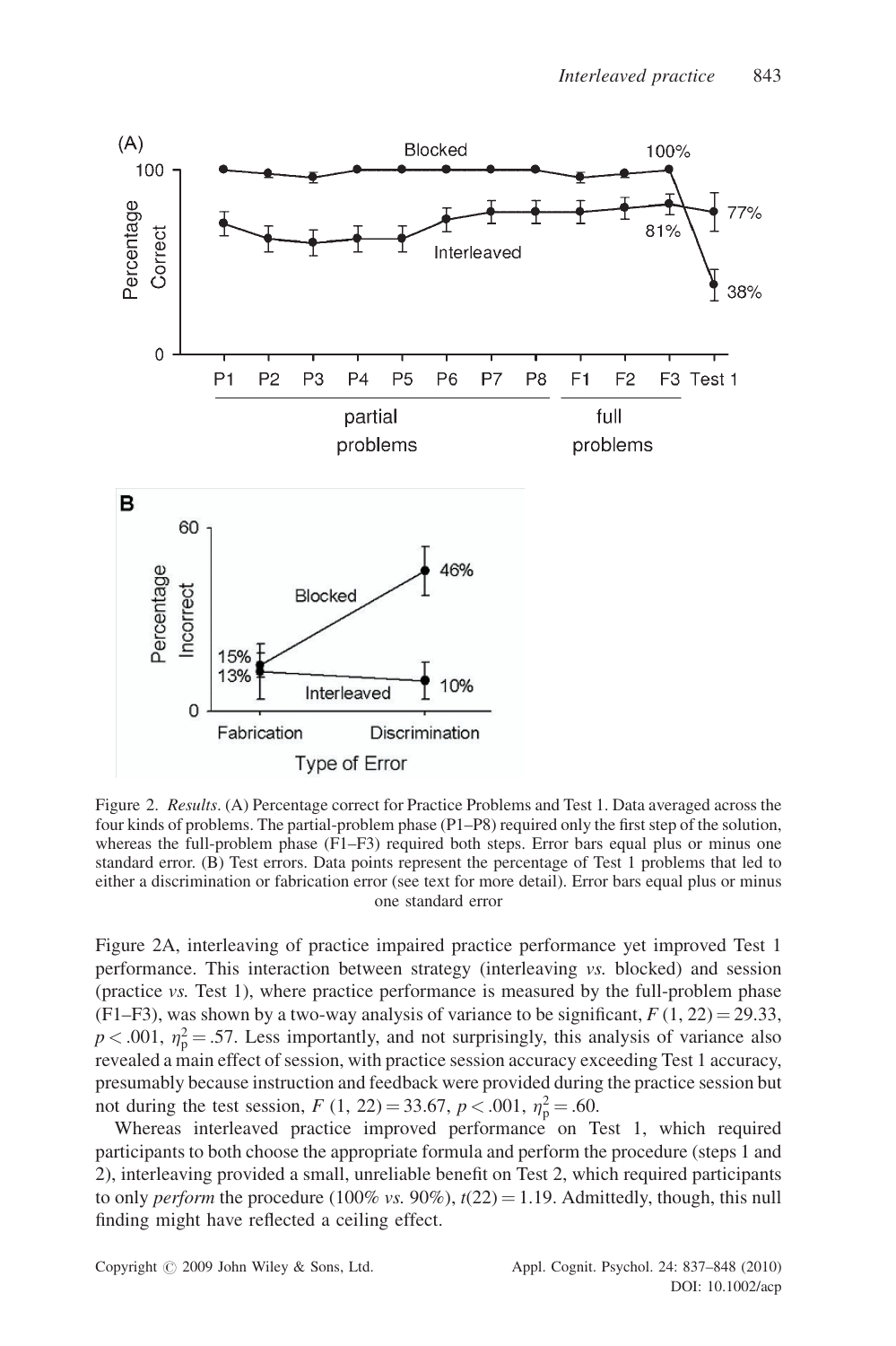#### Test errors

With the exception of a single problem that was left unsolved by a single participant, every error on Test 1 was one of two types. With a *discrimination error*, the participant mistakenly used one of the other three formulas they had encountered during the practice session. With a *fabrication error*, the participant used a formula (veridical or otherwise) that they had not encountered during the experiment.

The likelihood of each kind of error occurring on Test 1 is shown in Figure 2B. As shown, blocked practice and interleaved practice produced about the same number of fabrication errors (15% vs. 13%, respectively), but interleaving of practice dramatically reduced the frequency of discrimination errors  $(46\% \text{ vs. } 10\%)$ . This interaction between strategy (interleaved vs. blocked) and type of error (fabrication vs. discrimination) was confirmed by a two-way analysis of variance,  $F(1, 22) = 5.70, p < .05, \eta_{\rm p}^2 = .21$ , and post hoc Tukey tests revealed that discrimination errors, but not fabrication errors, were more common when practice was blocked rather than interleaved,  $p < .001$ . (Of lesser relevance, this analysis of variance also revealed two main effects, both  $ps < .05$ ). That blocking increased the number of discrimination errors without detectably affecting the number of fabrication errors is consistent with the hypothesis that interleaved practice boosted test scores by improving participants' ability to pair each problem with the appropriate procedure. This hypothesis is revisited further below.

#### DISCUSSION

In the study reported here, the interleaving of different kinds of practice problems more than doubled subsequent test scores  $(77\% \text{ vs. } 38\% \text{ on Test 1})$  even though the degree of spacing was held constant. To our knowledge, this is the first study to assess the benefit of interleaving while controlling for the benefit of spacing, as previous studies have assessed the conjoint effects of interleaving and spacing. Thus, although the spacing effect is one of the most robust effects in learning, the present data demonstrate that interleaving *per se* can improve test scores by a large margin.

Whereas the interleaving of practice boosted *test* performance, it impaired performance during the *practice* session (Figure 2A). Hence, interleaving proved to be an instance of what Robert Bjork and his colleagues have termed a *desirable difficulty*, because the difficulty incurred during the practice session proves to be ultimately worthwhile (e.g. Bjork, 1994; Christina & Bjork, 1991; Schmidt & Bjork, 1992). These authors have previously identified both interleaving and spacing as desirable difficulties.

#### Caveats and limitations

Although the effects of interleaving reported here were large, it remains unknown whether these effects will generalize to other kinds of materials and procedures. For instance, the delay between the practice session and the test was only one day, far shorter than the retention typically sought by learners. In addition, performance by the blocked practice group was nearly perfect throughout most of the practice session (Figure 2A), and this ceiling effect raises the possibility that a procedure with fewer practice problems might have produced a smaller test benefit of interleaving. That is, if blocked practice, but not interleaved practice, provides sharply diminishing benefits with each successive problem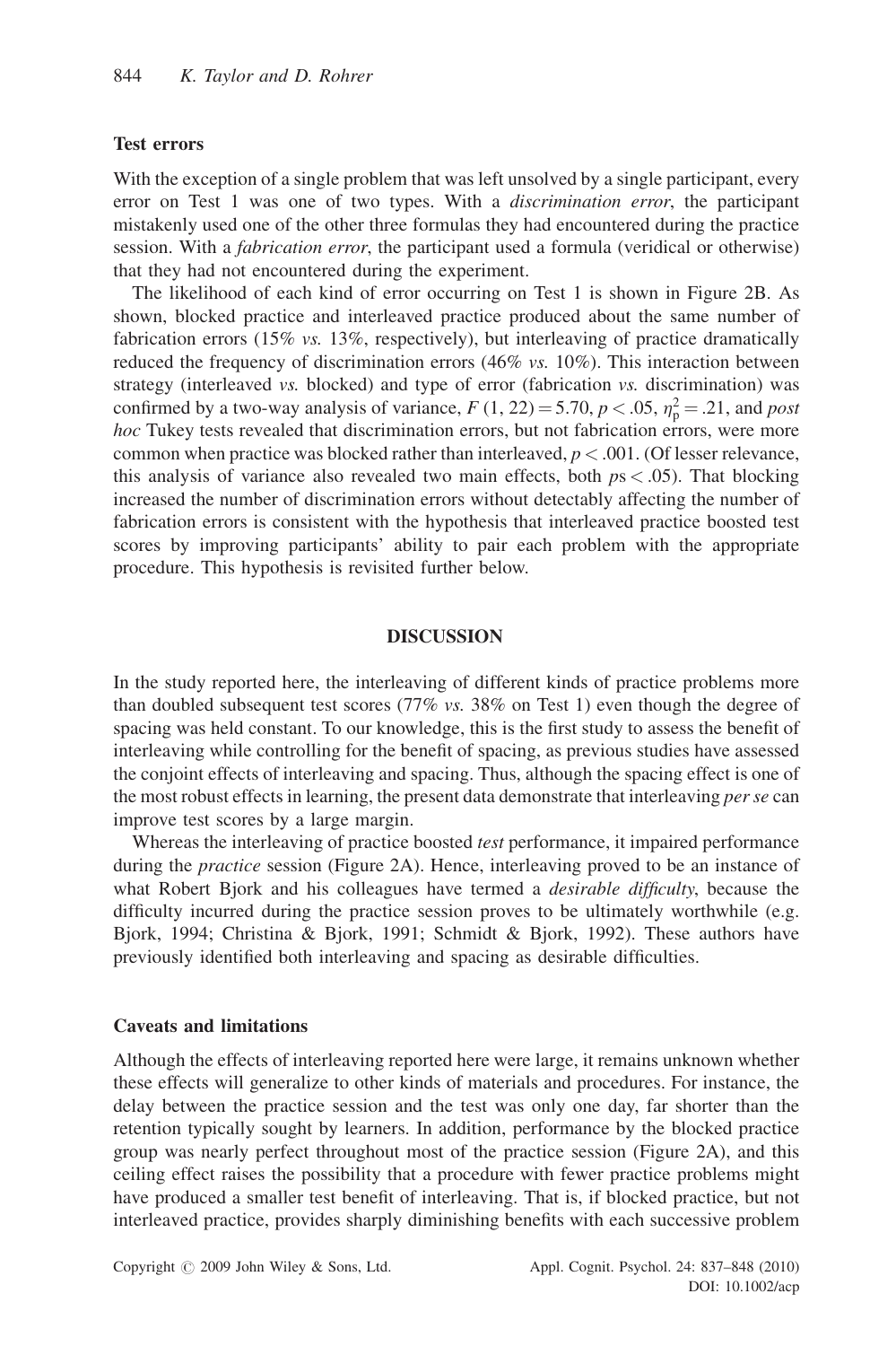(as measured by a subsequent test), the concomitant reduction in test scores will be greater for the blocked practice group than for the interleaved practice group, thereby reducing the difference between the two groups. In brief, the test benefit of interleaving may require a sufficiently large amount of practice.

Furthermore, the benefits of interleaving practice likely depend on the similarity of the tasks. In the present study, the different kinds of problems required similar solutions, and this similarity presumably contributed to the observed effects. Hence, if several tasks are instead *easily* distinguished from each other, interleaving might be less beneficial. Indeed, interleaving might exert its benefit by improving discriminability, as detailed below.

A final caveat is that task discriminability can prove difficult in different ways, and each might not afford the benefit of interleaving reported here. In the present study, for instance, participants struggled to pair each kind of problem with the appropriate solution, but it was easy to identify the kind of problem (because the statement of each problem included a term such as 'faces' or 'edges'). In other scenarios, identifying (or classifying) the problem or task is the greater challenge. For example, different kinds of inferential statistics problems are usually stated in a superficially similar fashion—each includes data and the instruction to assess statistical significance. Thus, learners must recognize subtle features of the problem (e.g. parametric vs. non-parametric, repeated measures vs. independent measures, etc.) that allow them to identify which kind of problem it is (e.g. one requiring a Mann–Whitney  $U$  test). In brief, the present study assessed the effects of interleaving with a single set of tasks, and only additional research can determine the extent to which the observed effects will generalize. Still, given the magnitude of the test benefit observed here (Cohen's  $d = 1.21$ ), a smaller effect might still be moderately large.

# A theoretical account of the benefit of interleaving

Perhaps the most parsimonious explanation of the test benefit provided by interleaving of practice is that interleaving improves discriminability. That is, because interleaving requires participants to repeatedly switch between different kinds of tasks, they must learn how to pair each kind of task with its appropriate procedure. In the present study, for instance, blocked practice allowed participants to completely ignore whether a problem concerned faces, edges, corners, or angles, because every problem in each block concerned the same feature. By contrast, interleaved practice required participants to learn which formula is appropriate for which prism feature. This explanation of how interleaved practice improves test performance is consistent with the finding observed here that blocked practice was nearly as useful as interleaved practice when the test problem did not require participants to pair each problem with its appropriate procedure (i.e. on Test 2 but not Test 1). This account also predicts that the interleaving of practice should reduce the number of discrimination errors occurring during Test 1 (i.e. errors in which participants choose a procedure that is appropriate for a different kind of task) without affecting the frequency of other kinds of errors, and this finding also was observed (Figure 2B).

## Practical implications for mathematics learning

If interleaving does, in fact, improve discrimination, it would seem ideally suited for mathematics learning, because the difficulty of many mathematics problems stems from the challenge of identifying the appropriate procedure. Thus, as with the statistics dilemma posted at the outset of the paper, students need to know not only how to perform a particular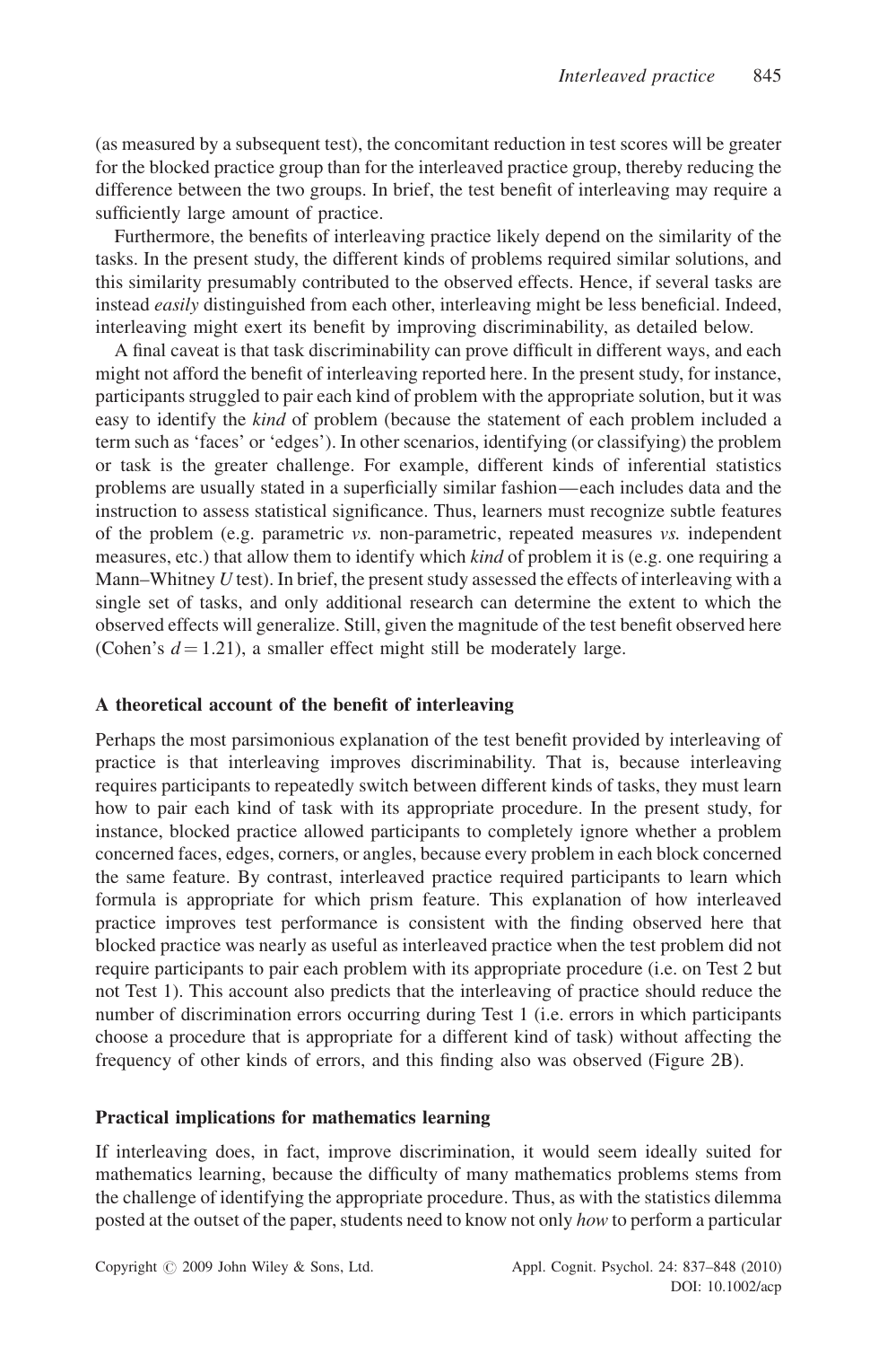statistical test (e.g. independent samples  $t$  test) but also which statistical test is appropriate for a given problem. Indeed, choosing the appropriate statistical test is arguably the more important of the two skills, as statistical software can perform the statistical test. Of course, choosing the appropriate test is not always easy, because few statistical problems (whether arising during a course or a research project) explicitly indicate which statistical test is appropriate.

When practice problems are blocked, however, students can successfully solve a set of practice problems without learning how to pair a problem with the skill. Indeed, because all of the problems relate to the topic—typically the one presented in the immediately preceding lesson—students can choose the appropriate procedure for each practice problem before they read the problem. While this reduces the difficulty of the practice problems, students are effectively relying on a crutch. Unfortunately for students, this weakness is exposed when these same kinds of problems appear on a cumulative exam, standardized test, or during a subsequent research career. By contrast, interleaved practice gives students an opportunity to practice pairing each kind of problem with the appropriate procedure.

Far from being limited to statistics courses, the difficulty of pairing a problem with the appropriate procedure or concept is ubiquitous in mathematics. For example, the notorious difficulty of word problems is due partly to the fact that few word problems explicitly indicate which procedure or concept is appropriate. For example, the word problem, 'If a bug crawls eastward for 8 m and then crawls northward for 15 m, how far is it from its starting point'? requires students to infer the need for the Pythagorean Theorem. However, no such inference is required if the word problem appears immediately after a block of problems that explicitly indicate the need for the Pythagorean theorem (e.g. if the legs of a right triangle have lengths 8 and 15 m, what is the length of its hypotenuse?). Thus, blocked practice can largely reduce the pedagogical value of a word problem.

As a final example, it should be noted that blocked practice may facilitate students' failure to discriminate between different kinds of problems even when these kinds of problems are not superficially similar. In elementary school, for example, students are ordinarily taught to find both the *greatest common factor* of two integers and the *least* common multiple of two integers. Thus, the instructions for these two kinds of problems are easily distinguished from each other ('Find the greatest common factor ...' vs. 'Find the least common multiple ...'). However, if the practice problems of each kind are blocked, students can ignore the instruction and instead focus solely on the information that varies from problem to problem (i.e. the pair of integers). Students can then solve problems by merely repeatedly performing the same procedure without giving much thought to why it is appropriate.

Despite the potential benefits of interleaving, most mathematics textbooks rely primarily on blocked practice. Moreover, it would be easy for authors of mathematics textbooks (and instructional software) to include more interleaved practice, as this would require a mere rearrangement of practice problems with the next edition. This would allow students to reap the large benefit of spacing, which has been demonstrated many times, as well as the benefit of interleaving, which, in light of the data presented here, might be no less robust.

#### ACKNOWLEDGEMENTS

This research was completed as part of the first author's doctoral dissertation and was supported by the Institute of Education Sciences in the U.S. Department of Education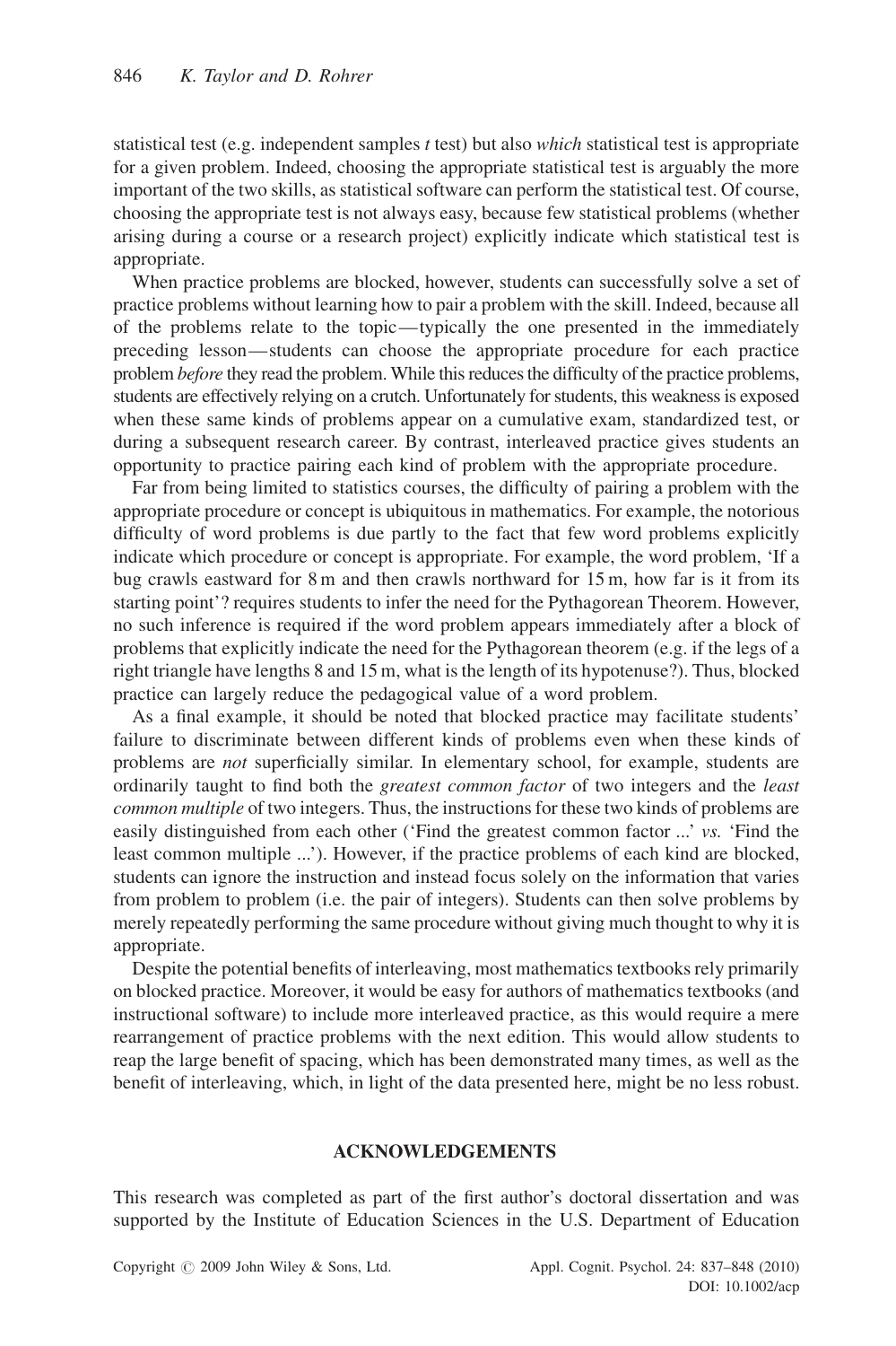(Grants R305H040108 and R305B070537). The opinions expressed are those of the authors and do not necessarily represent the views of the Institute of Education Sciences.

#### **REFERENCES**

- Bahrick, H. P., Bahrick, L. E., Bahrick, A. S., & Bahrick, P. E. (1993). Maintenance of foreign language vocabulary and the spacing effect. *Psychological Science*, 4, 316–321.
- Bjork, R. A. (1994). Memory and meta-memory considerations in the training of human beings. In J. Metcalfe, & A. Shimamura (Eds.), Metacognition: Knowing about knowing (pp. 185–205). Cambridge, MA: MIT Press.
- Bloom, K. C., & Shuell, T. J. (1981). Effects of massed and distributed practice on the learning and retention of second-language vocabulary. Journal of Educational Research, 74, 245-248.
- Carson, L. M., & Wiegand, R. L. (1979). Motor schema formation and retention in young children: A test of Schmidt's schema theory. Journal of Motor Behavior, 11, 247-251.
- Cepeda, N. J., Pashler, H., Vul, E., Wixted, J. T., & Rohrer, D. (2006). Distributed practice in verbal recall tasks: A review and quantitative synthesis. Psychological Bulletin, 132, 354–380.
- Cepeda, N. J., Vul, E., Rohrer, D., Wixted, J. T., & Pashler, H. (2008). Spacing effects in learning: A temporal ridgeline of optimal retention. *Psychological Science*, 11, 1095–1102.
- Christina, R. W., & Bjork, R. A. (1991). Optimizing long-term retention and transfer. In D. Druckman, & R. A. Bjork (Eds.), In the mind's eye: Enhancing human performance (pp. 23– 56). Washington, DC: National Academy Press.
- Cook, T. W. (1934). Massed and distributed practice in puzzle solving. Psychological Review, 41, 330–355.
- Dempster, F. N. (1987). Time and the production of classroom learning; Discerning implications from basic research. Educational Psychologist, 22, 1-21.
- Donovan, J. J., & Radosevich, D. J. (1999). A meta-analytic review of the distribution of practice effect. Journal of Applied Psychology, 84, 795-805.
- Hall, K. G., Domingues, D. A., & Cavazos, R. (1994). Contextual interference effects with skilled baseball players. Perceptual and Motor Skills, 78, 835-841.
- Keller, G. J., Li, Y., Weiss, L. W., & Relyea, G. E. (2006). Contextual interference effect on acquisition and retention of pistol-shooting skills. Perceptual & Motor Skills,  $103$ ,  $241-252$ .
- Kornell, N., & Bjork, R. A. (2008). Learning concepts and categories: Is spacing the ''Enemy of Induction''? Psychological Science, 19, 585–592.
- Landin, D. K., Hebert, E. P., & Fairweather, M. (1993). The effects of variable practice on the performance of a basketball skill. Research Quarterly for Exercise and Sport, 64, 232–236.
- Le Blanc, K., & Simon, D. (2008). Mixed practice enhances retention and JOL accuracy for mathematical skills. Paper presented at the 49th Annual Meeting of the Psychonomic Society, Chicago, IL. November, 2008
- Lee, T. D., & Genovese, E. D. (1988). Distribution of practice in motor skill acquisition: Learning and performance effects reconsidered. Research Quarterly for Exercise and Sport, 59, 277-287.
- Mumford, M. D., Costanza, D. P., Baughman, W. A., Threlfall, K. V., & Fleishman, E. A. (1994). Influence of abilities on performance during practice: Effects of massed and distributed practice. Journal of Educational Psychology, 86, 134–144.
- Pyc, M. A., & Rawson, K. (2007). Examining the efficiency of schedules of distributed retrieval practice. Memory & Cognition, 35, 1917–1927.
- Rea, C. P., & Modigliani, V. (1985). The effect of expanded versus massed practice on the retention of multiplication facts and spelling lists. Human Learning: Journal of Practical Research & Applications, 4, 11–18.
- Rohrer, D. (2009). The effects of spacing and mixing practice problems. *Journal for Research in* Mathematics Education, 40, 4–17.
- Rohrer, D., & Taylor, K. (2006). The effects of overlearning and distributed practice on the retention of mathematics knowledge. Applied Cognitive Psychology, 20, 1209–1224. DOI: 10.1002/ acp.1266
- Rohrer, D., & Taylor, K. (2007). The shuffling of mathematics practice problems boosts learning. Instructional Science, 35, 481–498.